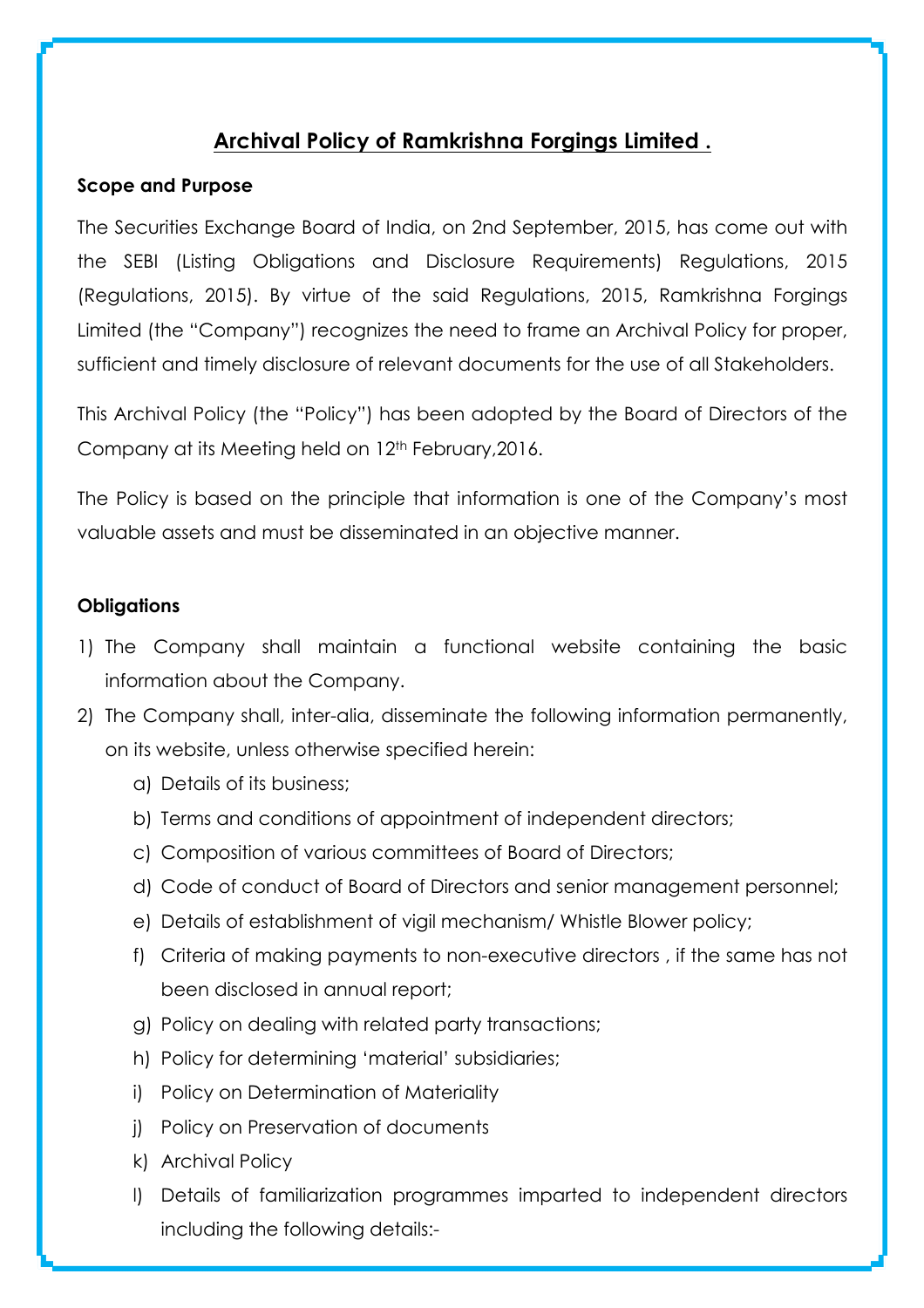- number of programmes attended by independent directors (during the year and on a cumulative basis till date),
- number of hours spent by independent directors in such programmes (during the year and on cumulative basis till date), and
- other relevant details:
- m) Email address for grievance redressal and other relevant details;
- n) Contact information of the designated officials of the Company who are responsible for assisting and handling investor grievances;
- o) Financial information including:
	- notice of meeting of the Board of Directors where financial results shall be discussed;
	- financial results, on conclusion of the meeting of the Board of Directors where the financial results were approved;
	- complete copy of the annual report including balance sheet, profit and loss account, directors report, corporate governance report etc; will be available for a period of 5 years..
- p) Shareholding pattern will be available for a period of 5 years.
- q) Schedule of analyst or institutional investor meet and presentations made by the Company to analysts or institutional investors simultaneously with submission to stock exchange, will be available for a period of 5 years.
- r) New name and the old name of the Company (If any) for a continuous period of one year, from the date of the last name change;
- s) Items in sub-regulation (1) of regulation 47 of Listing Regulations, 2015.
- 3) The Company shall disclose on its website all such events or information which has been disclosed to stock exchange(s) under this regulation, and such disclosures shall be hosted on the website of the Company for a minimum period of five years and thereafter as per this policy.